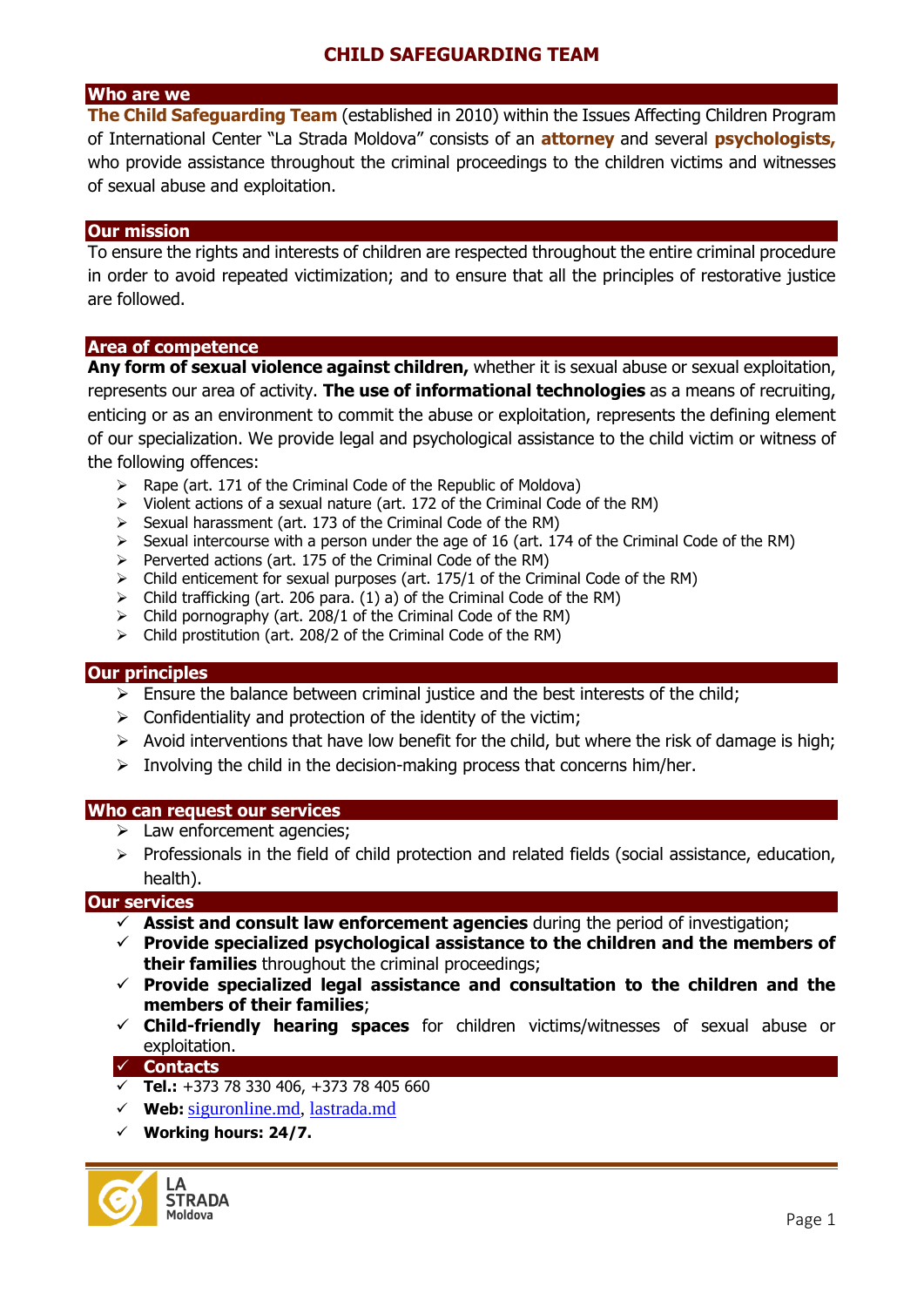#### **Year 2020: the impact of COVID-19 on child sexual abuse and exploitation**

During the first semester of 2020, the Child Safeguarding Team (CST) has provided legal and psychological assistance to 53 children-victims of various forms of sexual abuse and exploitation. 26 of these refer to new cases registered during the reference period.

The COVID-19 pandemic has resulted in a significantly lower number of cases requiring legal and psychological assistance compared to the same period last year. In the first months since the pandemic state was declared, court hearings and some legal proceedings in criminal cases involving children have been suspended. In the period March-May we have provided direct assistance in legal proceedings involving children in a limited number of cases, as to avoid the exposure of beneficiaries to health risks.

#### **Trends in offline child sexual abuse and exploitation**

### **1. Sexual violence is committed by someone from the child's circle of trust**

The restrictive measures and auto-isolation policies have determined an increase in the number of cases of sexual abuse committed by someone from the child's circle of trust. During this period, we have registered a higher number of cases of sexual violence committed by the biological father of the child, the partner of the mother who lives in the same house as the child, or by another person from the child's circle of trust (for example: a relative, neighbor, family friend).

## **2. The precarious economic situation has determined the continuation of sexual exploitation of children during the pandemic**

Despite the restrictions imposed by the authorities instituting a quarantine regime through selfisolating at home, during the pandemic period there have been 4 cases of child sexual exploitation through trafficking. It is certain that, during this period, the children have continued to be sexually exploited and forced to provide sexual services to a smaller number of clients compared to the time before the pandemic. Profile websites still featured new and updated ads for erotic massages. It is known that traffickers from Moldova use this type of advertising to identify consumers of sexual services (clients). This makes us believe that the demand and the supply of sexual services have been and will continue to be active.

## **3. The financial vulnerability of the victims, which was aggravated by the pandemic, has affected the victim's ability to cover minimal transport costs to travel to the criminal investigation body or to the court to take part in the legal proceedings**

After the restrictions related to the pandemic state were eased, multiple victims have told us that they do not have the financial resources to travel to the city in order to take part in the legal proceedings planned. In 4 instances, La Strada Moldova has covered the transport costs for the victims, to ensure the continuation of the criminal proceedings or of the act of justice.

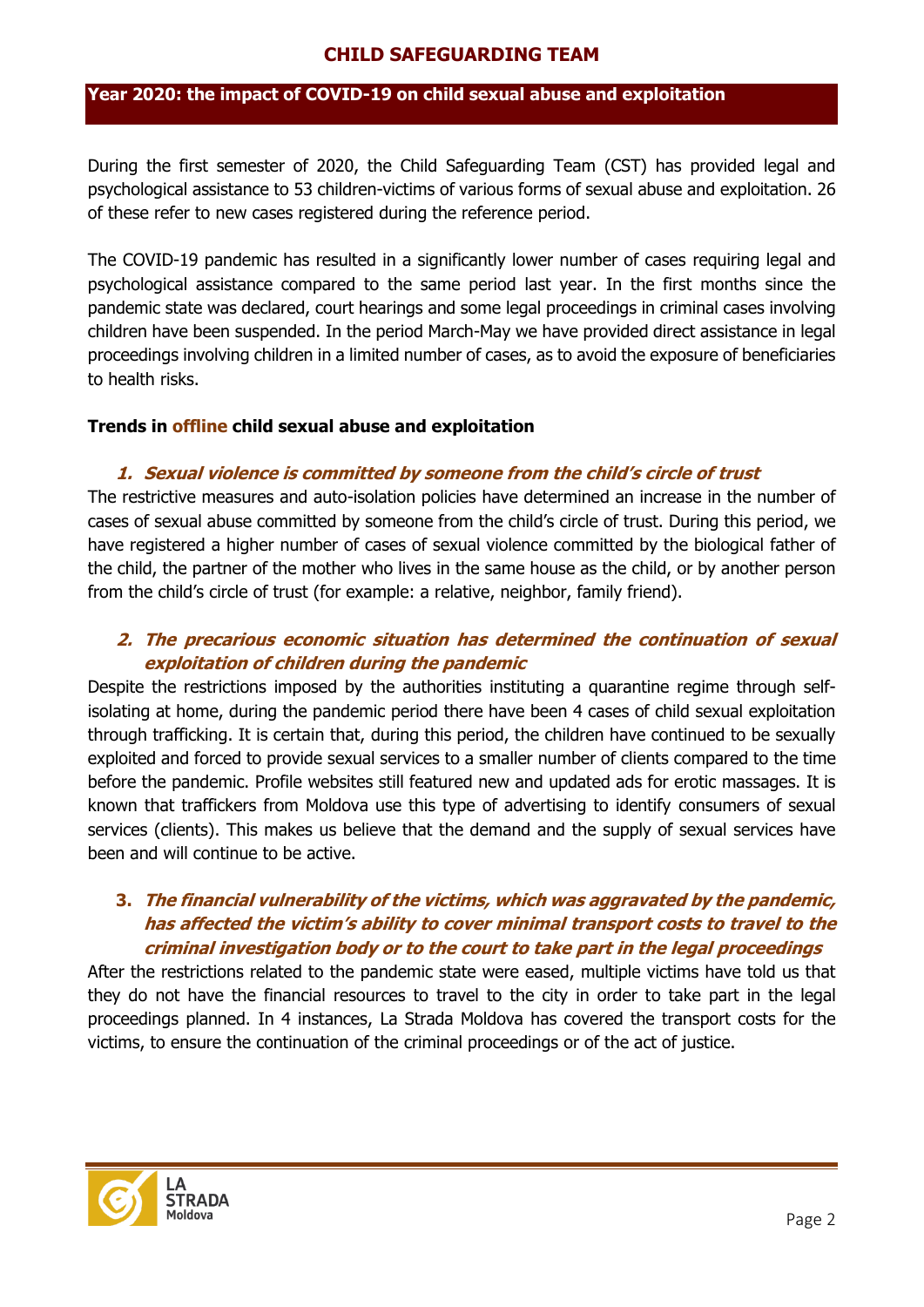## **Trends in online child sexual abuse and exploitation**

1. The number of potential cases of online sexual abuse and exploitation reported on the [www.siguronline.md](http://www.siguronline.md/) platform has tripled compared to the same period in 2019

In the period January-June 2020, on [www.siguronline.md](http://www.siguronline.md/) there have been 34 reported cases of potential online sexual abuse, 30 of which came from children, while 4 came from adults (parents or teachers).

- **5 children** who have written in the chat to the siguronline.md consultant have been provided with psychological and legal assistance by the La Strada professionals
- **4 requests** have been made offline (outside the chat's active hours), and
- $\triangleright$  in **9 cases,** children have left the chat before the consultant managed to get their contact details.

In all these cases we have reached out by email to the person who started the conversation, trying to restore the connection. In only one case the child has refused to give contact information and in another the child has provided us with the wrong telephone number and we weren't able to contact him/her. In another case the friend of a child contacted us, and we asked him to encourage his friend to contact us.

- $\triangleright$  In **7 cases,** children have spoken to us about situations that have happened a while ago and which have been solved after involving their parents (4 cases) or after applying technical solutions: block or report functions on social media (3 cases). In the latter situations the children have been encouraged to discuss with such situations with trusted people.
- In **6 cases**, we have been contacted by children or parents from Romania and we have redirected them to similar services in Romania.

Before the pandemic, children facing such unpleasant situations online sought help offline (most often from friends) or at least they could distance themselves from these situations by not accessing or limiting the access to the Internet. Now however, they could not interact in real life, nor limit access to the Internet, because all lessons, communications with friends etc. have been moved online. In these circumstances, children had to look for solutions online as well.

Children that have faced an online sexual abuse are both girls and boys of different ages. The types of abuse they have been exposed to have been different as well.